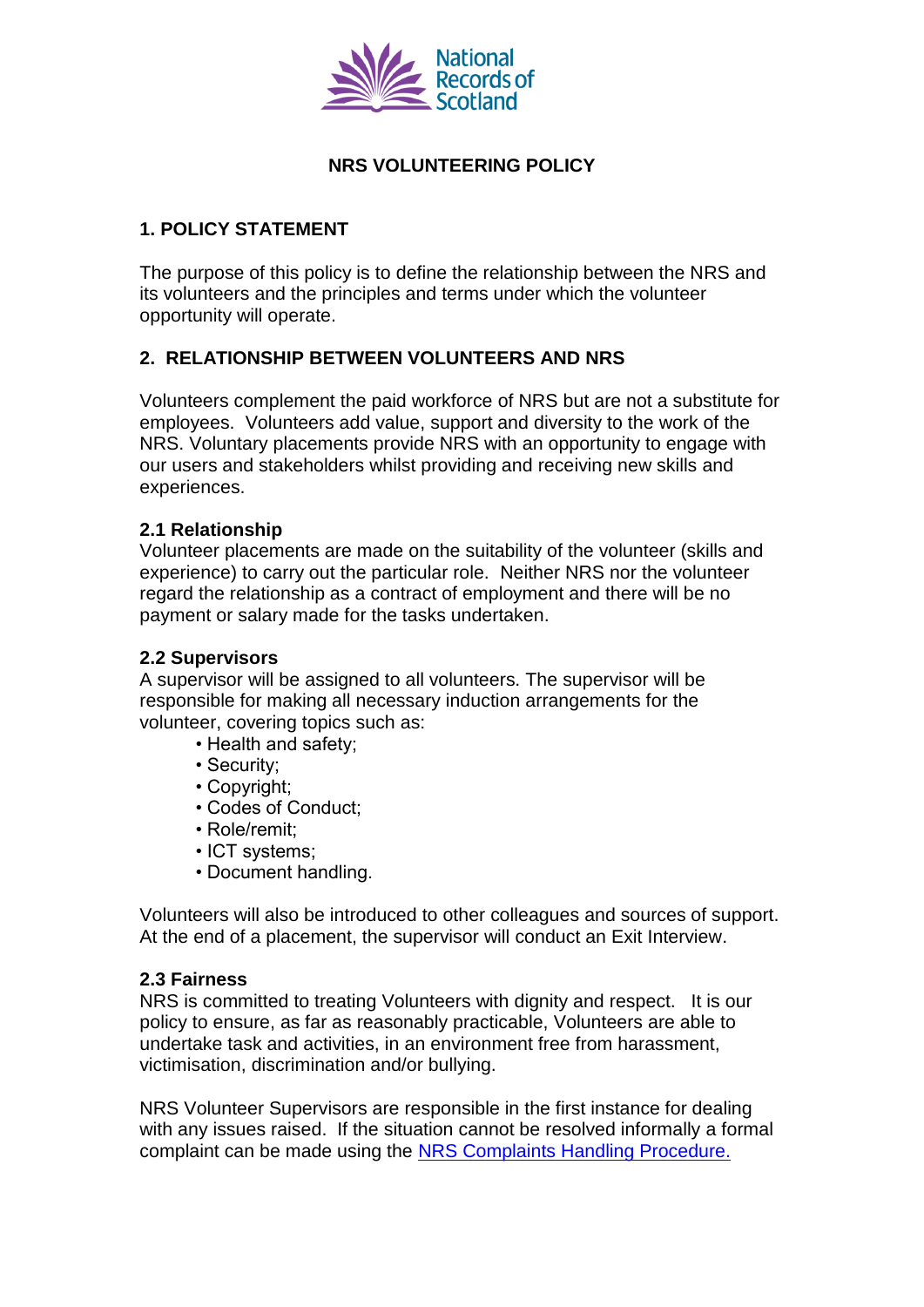## **2.4 Training**

NRS may arrange additional training throughout the opportunity as required.

#### **2.5 Expenses**

All reasonable and actual expenses incurred by the Volunteer whilst carrying out the tasks will be reimbursed by NRS. This will not include usual travel from home to the office of placement.

#### **2.6 Insurance**

All Volunteers engaged in NRS activities are indemnified under NRS public liability insurance.

## **2.7 Confidentiality, Copyright and Data Protection**

Volunteers must not disclose confidential information or use it for their own, or another's, benefit without the consent of the party concerned.

All the material that NRS creates is Crown copyright. We ask that all Volunteers assign to the Crown the rights of any material they have created while volunteering for us, so that it can be freely used.

NRS will store and maintain Volunteers' personal data with appropriate safeguards for confidentiality.

#### **2.8 Duration of Opportunity**

The duration of the opportunity, depends on the task being undertaken. There is no enforceable obligation imposed on the volunteer to attend but there will be a presumption of mutual support, reliability and flexibility. Days and times of attendance will be agreed between the Volunteer and Supervisor. Volunteer are free to end the opportunity at any time. An end date should be agreed between the Volunteer and Supervisor.

All volunteers will be required to sign a Volunteers Agreement at the beginning of a placement. Breaches of this agreement may result in the ending of the opportunity.

## **3. SELECTION OF VOLUNTEERS**

An application form is available to all interested in volunteering with NRS. We will select volunteers according to task needs and aim to match volunteers with the appropriate skills, knowledge and experience to suitable tasks.

You can apply to become a Volunteer as long as you are a UK national or have dual nationality with one part being British. In addition, opportunities are open to Commonwealth citizens and nationals of any of the member states of the European Economic Area (EEA).

Volunteers will be invited to a small informal meeting with the Supervisor to discuss their skills, knowledge and suitability for the proposed task.